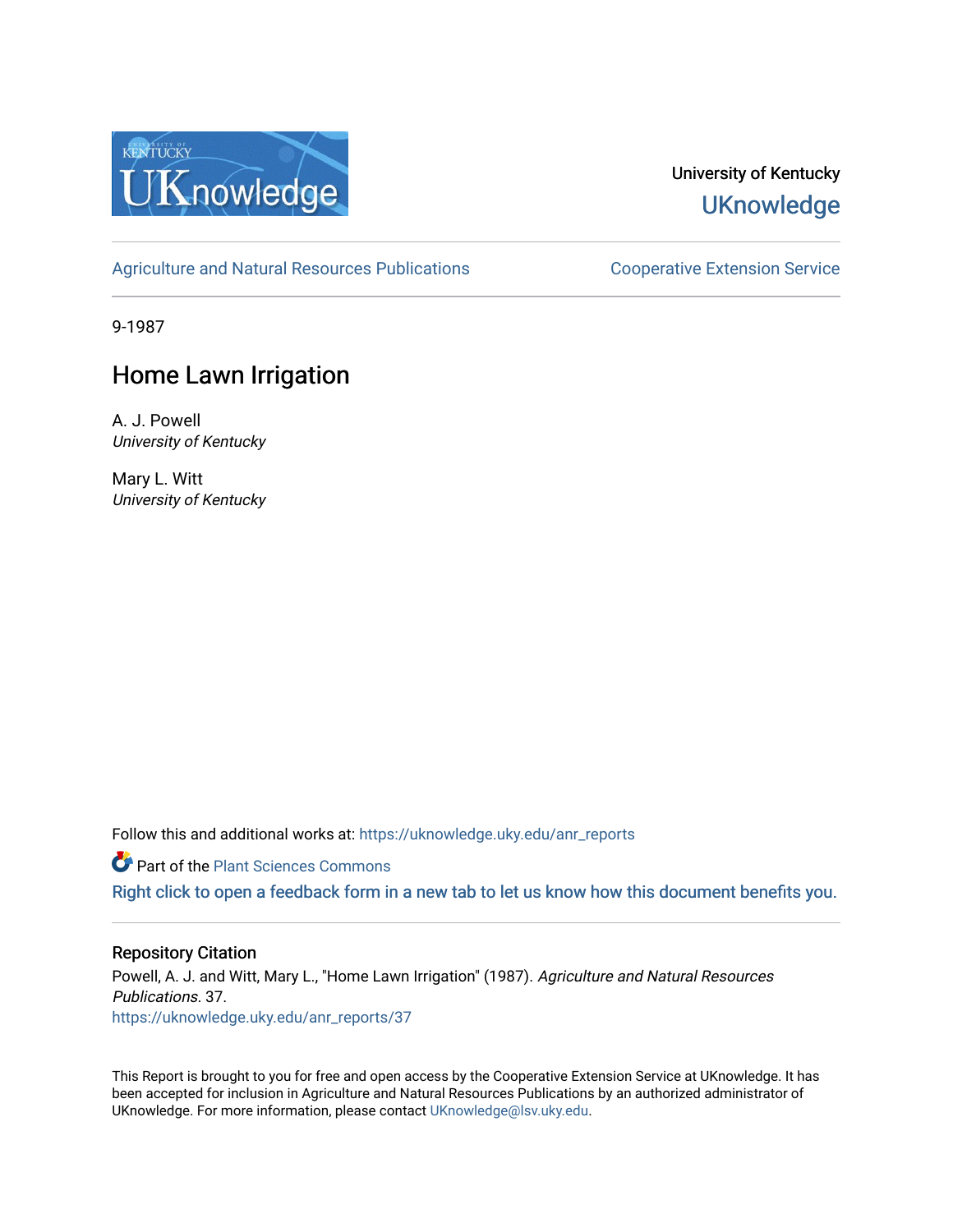ID-79 HOME LAWN IRRIGATION ISSUED: 9-87 REVISED: A.J. Powell and M.L. Witt

For best quality landscapes, supplemental irrigation is almost always necessary during Kentucky summers. If you compare the long-term average rainfall for Kentucky (46 inches annually) and water requirements for growing turf and woody plants, you could easily conclude that lawns and woody plants do not need irrigation. On the other hand, if you consider the extreme variability in our rainfall and temperatures, your need for supplemental irrigation is obvious.

### How Much Water Should You Apply?

How Much Water Does Your Landscape Need?

Most Kentucky soils can hold about 2/3 inches of plant extractable water in the top 4 inches where most plant feeder roots persist. Although this amount is less than turf and woody plants will likely use during a week it is equivalent to about 400 gal of water/1000 sq ft of landscape area. A common rule of thumb is that turf and woody plants need about one inch of rainfall or irrigation water/week from May through September.

#### Beware of Overwatering

Irrigation is used mainly to supplement rainfall rather than to provide all the moisture that plants need. Consequently, irrigation should never be done on some arbitrary, regular schedule such as daily, every other day, etc. Rather, water should be applied when soil is dry an inch below the surface; when leaves begin to wilt; when grass begins to show off-colors like yellow or bluish casts. The exception to this rule is when you are trying to get a new lawn established. If possible, seeds need daily (even twice daily) watering to germinate and rapidly develop in the small seedling stage.

It would be better to let an existing lawn suffer or die naturally without water, than to kill it with expensive overwatering. Overwatering causes shallow roots, nutrient loss, disease-susceptible plants, oxygen deficiency around plant roots, and very severe problems with weeds like nutsedge, nimblewill, bentgrass, annual bluegrass, oxalis and crabgrass. Roots must have a balance of water and air; overwatering excludes air.

In most situations with woody plants, enough water should be applied at each irrigation to replace water that was used. If enough water is applied to penetrate deeply and to be absorbed before further irrigations, deep rooting will be encouraged and crown-rotting organisms minimized.

Overwatering stimulates damage to ornamentals such as Taxus, junipers, azaleas, rhododendrons, Japanese hollies, hemlock, dogwood, geraniums, chrysanthemums, etc. These plants are susceptible to diseases such as Phytophthora root rot and Pythium, diseases encouraged by overwatering. Other ornamentals such as pin oak, river birch, alder, willow, bald cypress, red maple and sweet gum are much more tolerant of overwatering. Woody plants planted in drainage areas and planted too deeply will be most severely affected by overwatering.

#### Water Use by Plants

To manage irrigation properly, you need to know how fast water is lost by transpiration (through leaves) and by evaporation from the soil (evapotranspiration).

Environmental factors that influence evapotranspiration are sunlight, temperature, humidity and wind. Often leaves take on a wilted, dull appearance after a strong wind, probably because of low humidity, high temperature, intense sunlight and mechanical injury.

Large landscape plants use more water than does grass. Solid plantings of trees and shrubs use 10-20% more water than turf, whereas a solitary shrub or tree may use 2-3 times as much water as a comparable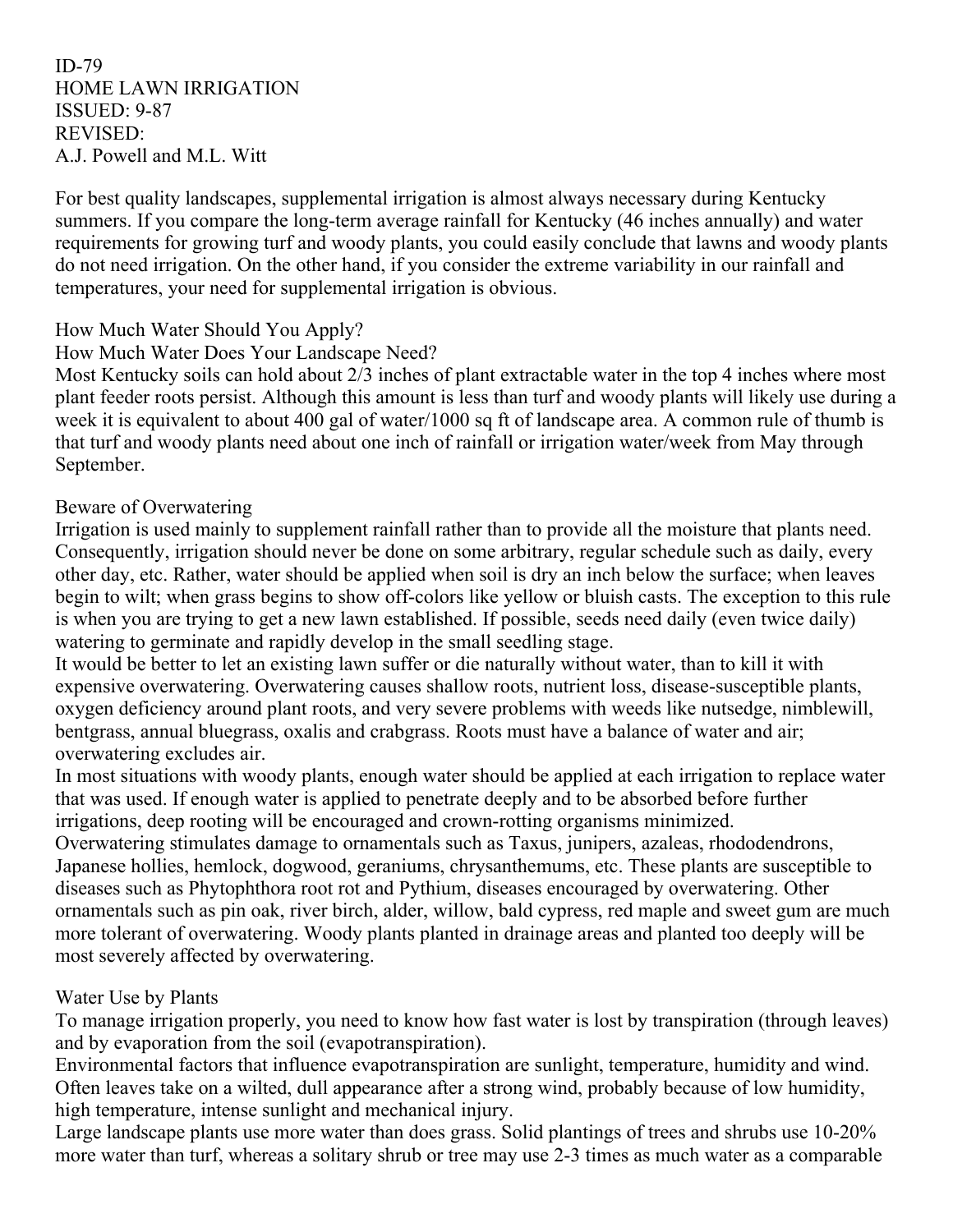area of turf because it has greater exposure to sun and wind.

Evapotranspiration varies greatly during the year for evergreens and turf, but it varies even more for deciduous plants. In summer, deciduous plants may use 40% more water per day than broadleaved evergreens of similar size.

Let Your Plants Tell You When to Water

Turf is too dry when:

•turf on high spots and/or south slopes starts to show some chlorosis or turns bluish-gray in color;

•footprints remain in grass long after being made;

•soil from the root zone is dry or powdery;

•no rain has occurred for about one week and hot, dry, sunny, windy weather persists.

Woody plants are obviously too dry when:

- •leaves that were shiny become dull;
- •bright green leaves fade to gray-green;
- •leaves begin to wilt or curl;

•dead areas appear on the edges of leaves.

However, the same symptoms of wilting, curling and leaf chlorosis show up when plants are growing in soils that are too wet.

The very best way to determine if you need to irrigate is to probe the surface soil and determine if the top inch or two is visibly dry. You may even want to pick up a handful of soil and mold it into a ball. If the ball crumbles when rubbed, the moisture is probably about right. If the ball will not crumble when rubbed, the soil is too wet. If the soil will not mold into a ball, it is too dry to adequately supply water to plants.

Guidelines for Watering?

How Often?

Not all sites in a landscape will need the same frequency of irrigation. If, for example, you are watering a flower bed under a roof overhang, you may need irrigation even during rainy spells, especially on east and north sides of buildings. Probe the soil and see! Newly set annual flower transplants need water every other day for a week or two until roots have a chance to grow. You need to check your plants often for signs of water stress and apply water as needed.

More frequent irrigation is usually required:

•on hotter, south-facing slopes;

•where turfgrass has 1/2-inch or greater of turf thatch;

•when growing Kentucky bluegrass rather than tall fescue;

•when mowing at 1 1/2-inch height rather than 2 1/2-inch height;

•around newly planted landscape plants;

•certainly during the hottest time of year;

•for the first 2 years after planting trees and shrubs; nothing is more important to keeping them alive and reestablishing the root system than regular watering.

During summer vacations and other summer periods when you cannot give close attention to the landscape, consider having someone check your turf and woody plants every week and then irrigate if needed. During fall and spring, when temperatures are cooler, the lawn and established woody plants can usually go 2 to 3 weeks without significant rainfall or irrigation.

How Much?

When necessary to irrigate, apply about 2/3-inch of water. Check the irrigation rate and uniformity by placing straight edged cups or pie pans around several lawn and landscape bed areas. Also probe the soil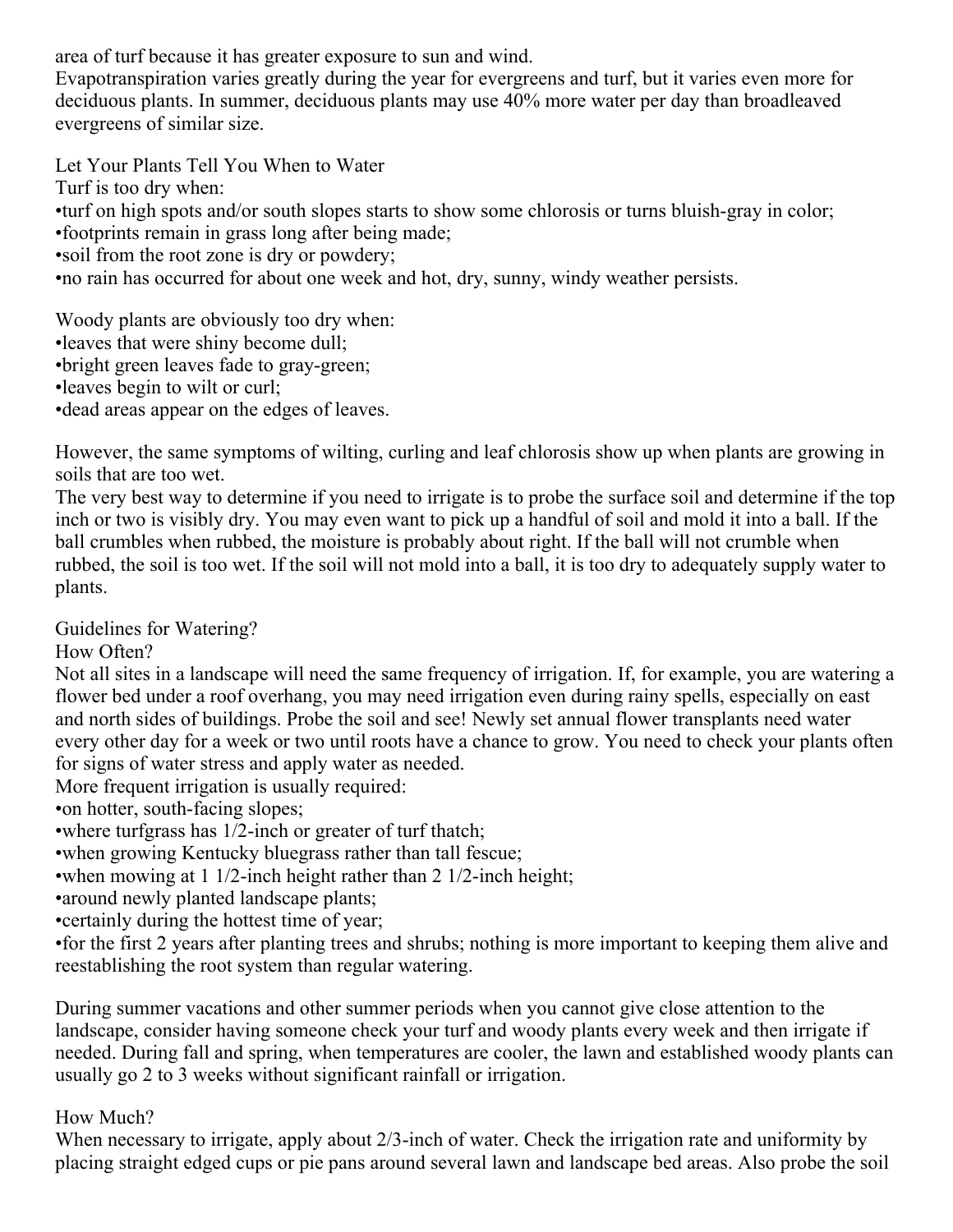to see if it is wet approximately 3 to 4 inches deep after irrigation. If surface run-off occurs before irrigation is complete, apply only 1/2 of the amount and wait a few hours for additional irrigation. An efficient irrigation wets only the active root zone, does not saturate the soil and does not cause run-off.

How to Apply Water to Trees?

Trees should be watered with soaker hoses rather than overhead. A slow running garden hose, trickle system, leaky pipe system or any other method you can think of to get water localized in the root ball area, at a very slow rate, for a couple hours is the best way to water trees.

Directing a stream of water over the root system for a few minutes does little good if the soil is heavy. The amount of water entering the root system is limited by the infiltration capacity of soil; many soils can only take in water at a rate of one or two inches per hour and heavy clay soils may only absorb 0. 1 inches per hour. Therefore, the amount of time for soaking is much more important than the rate of application.

Drip irrigation systems are now available. These often improve water infiltration because they can be timed to apply a small amount of water for a long period of time. In addition, since water is applied below the plant foliage, leaves do not get too wet and fewer disease problems develop. If a root ball is thoroughly wetted, additional irrigation may not be needed for several weeks.

## What Time of Day?

Water can be applied anytime during the day without damaging turf. However, more water evaporates during the heat of day. Early morning watering is often advantageous since it removes dew and guttation water that often encourages disease problems. If a turf disease is evident, avoid late evening watering that would prolong leaf wetness. Otherwise watering during late evening or night causes no problems.

## Irrigation Equipment

Automatic Systems

Automatically time-controlled underground lawn irrigation systems have become readily available in Kentucky. When systems are properly designed and installed, they can be effectively used to grow highquality landscapes.

When compared to hand-watering with hoses and sprinklers, these automatic systems give more uniform coverage and can reduce water loss by keeping water off sidewalks, streets and buildings. In addition, irrigation can be automatically scheduled to avoid peak residential water demand, which is important when using municipal water.

Overwatering is the biggest mistake made by homeowners utilizing automatic irrigation systems. Although an automatic timer may be set to irrigate several times a day, everyday and at various time intervals-DONT. Instead, use good judgment to decide when irrigation is needed. Then either (1) manually set the clock to automatically rotate through different stations (valves/zones); (2) program the system for one irrigation to occur, for example the next morning; or (3) set the automatic timer to provide one or two irrigations per week with either automatic or manual cutoff if significant rainfall or mild weather occur. However it is best and most economical to initiate watering only when drought becomes evident.

## Drip and Trickle Irrigation

Drip and trickle irrigation systems deliver very small amounts of water directly to the root zone. Water reaches the root zone through a network of pipes, usually consisting of a large main line and smaller laterals running to individual plants or among plants in a landscape bed.

Drip and trickle systems have advantages and disadvantages, but the advantages far outweigh the disadvantages:

1. A high degree of water control is possible. It can supply plants with the precise amount of water they need.

2. Smaller water supplies can be utilized. Drip requires roughly 50% less water than sprinkler or surface